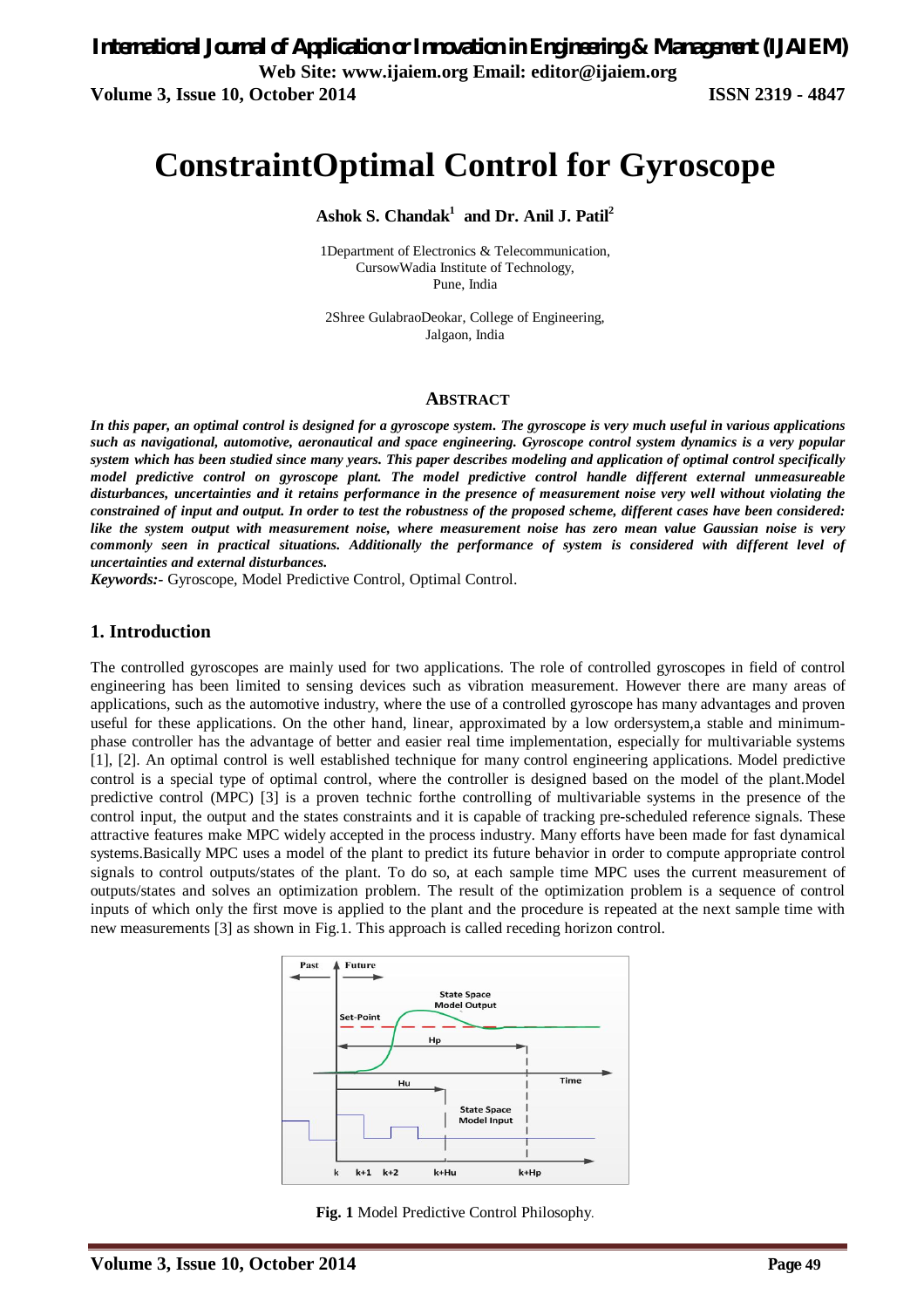Therefore basic elements of MPC are: a model of the plant to predict its future, a cost function which reflects control objectives, constraints on inputs and states/outputs, an optimization algorithm and the receding horizon principle. In this paper, we describe the development of a state space based model predictive controller and linear model of Gyroscope. The outline of the paper is as follows. In Section II, a constraint model predictive control formulation is described. In the section III, a mathematical model of Gyroscope is developed. Based on this model, Section III presents the development of the proposed controller and observer. The effect of the controller parameters such as the prediction and control horizons on the response and robustness of the drive is discussed in the Section IV using simulation results. The effectiveness of the proposed approach is evaluated experimentally in Section V b subjecting the motor to the inertia loads and the time varying loads. The results have shown that both the controller and observer perform well under unknown dynamic loading conditions.

#### **2. Optimal Control: Constrained Model Predictive Control Problem**

Model predictive control (MPC) is a control strategy that has been widely adopted in the industrial process control community and implemented successfully in many applications [7], [8]. However, the traditional MPC strategy demands a great amount of online computation, since an optimization problem (often a constrained quadratic program) is solved at each sampling time. This has limited the use of these controllers to processes with relatively slow dynamics [9], [10]. MPC defines two parameters: receding horizon and control horizon. The receding horizon shows the number of predicted steps and the control horizon is the number of steps that input variables can be changed to control the system. The control horizon must be less than or equal to supposed receding horizon. Consider a linear time invariant control system model in its discrete time state space form.

$$
x(k + 1) = Ax(k) + Bu(k)
$$
  

$$
y(k) = Cx(k)
$$

wherex  $\in \mathbb{R}^n$  is the state vector,  $u \in \mathbb{R}^l$  is the input vector and  $y \in \mathbb{R}^m$  is the vector measured outputs which are to be controlled *A, B* and *C*are constant matrices with compatible dimensions. According to the above paragraph, a predictive controller operates as the following steps:

- 1.The measurement of the system output;
- 2.Prediction of the system future using proper model of the plant;
- 3.Solving an optimization problem such that *u(k)* inputs minimize a cost function;
- 4. Applying these  $u(k)$  inputs to the system;
- 5.Repeat the step again from 1 to 4.

In general, we can say the most time-consuming task of a model predictive controller is the cost function optimization problem, there are different approaches are reported in the literature to solve this problem. Amongst them quadratic programming technique has received considerable attention due to its ability to robustify the solution as compared to other techniques. The cost function is defined as follows as a function of reference tracking error and the rate of change of the control input as:

$$
J = \frac{1}{2} \sum_{k=1}^{N_p} ||Y(k) - r(k)||^2 \frac{1}{2} \sum_{k=0}^{N_u - 1} ||\Delta u(k)||^2 \frac{1}{2}
$$
 (3)

Subject to linear inequality constraints on system inputs, outputs and states. Here r the set-point,  $H_p$  and  $H_u$  are the prediction and control horizons respectively. It may be noted that the rate of change of the control input is limited in the real time system,a penalty function is introduced additionally in the cost function definition to limit the rate of change of the control input. There are many kinds of problem formulations for MPC are reported in the literature. However, it fundamentally is a QP problem is accepted for the control engineering problems. We follow a standard to convert the MPC problem to a QP problem [4],[5],[6]. We first define

$$
Y = \Phi x_0 + TU \tag{4}
$$

 $\left(1\right)$  $(2)$ 

where,  $Y_i \, \Gamma_i \, \Phi_i \, U$  are given below,

The constraint MPC problem reduces to stander QP problemdiscrete time.

$$
Y = \begin{bmatrix} y(k+1) \\ y(k+2) \\ \vdots \\ y(k+H_p) \end{bmatrix}, \phi = \begin{bmatrix} CA \\ CA^2 \\ \vdots \\ CA^m \end{bmatrix}, U = \begin{bmatrix} \Delta u(k) \\ \Delta u(k+1) \\ \vdots \\ \Delta u(k+H_u - 1) \end{bmatrix}
$$

$$
T = \begin{bmatrix} CB & 0 & \cdots & 0 \\ CAB & CB & \cdots & 0 \\ \vdots & \vdots & \ddots & 0 \\ CA^{m-1}B & CB & \cdots & 0 \\ CA^{m-2}B & \Delta u^{m-2}B & \cdots & CA^{m-2m} \end{bmatrix}
$$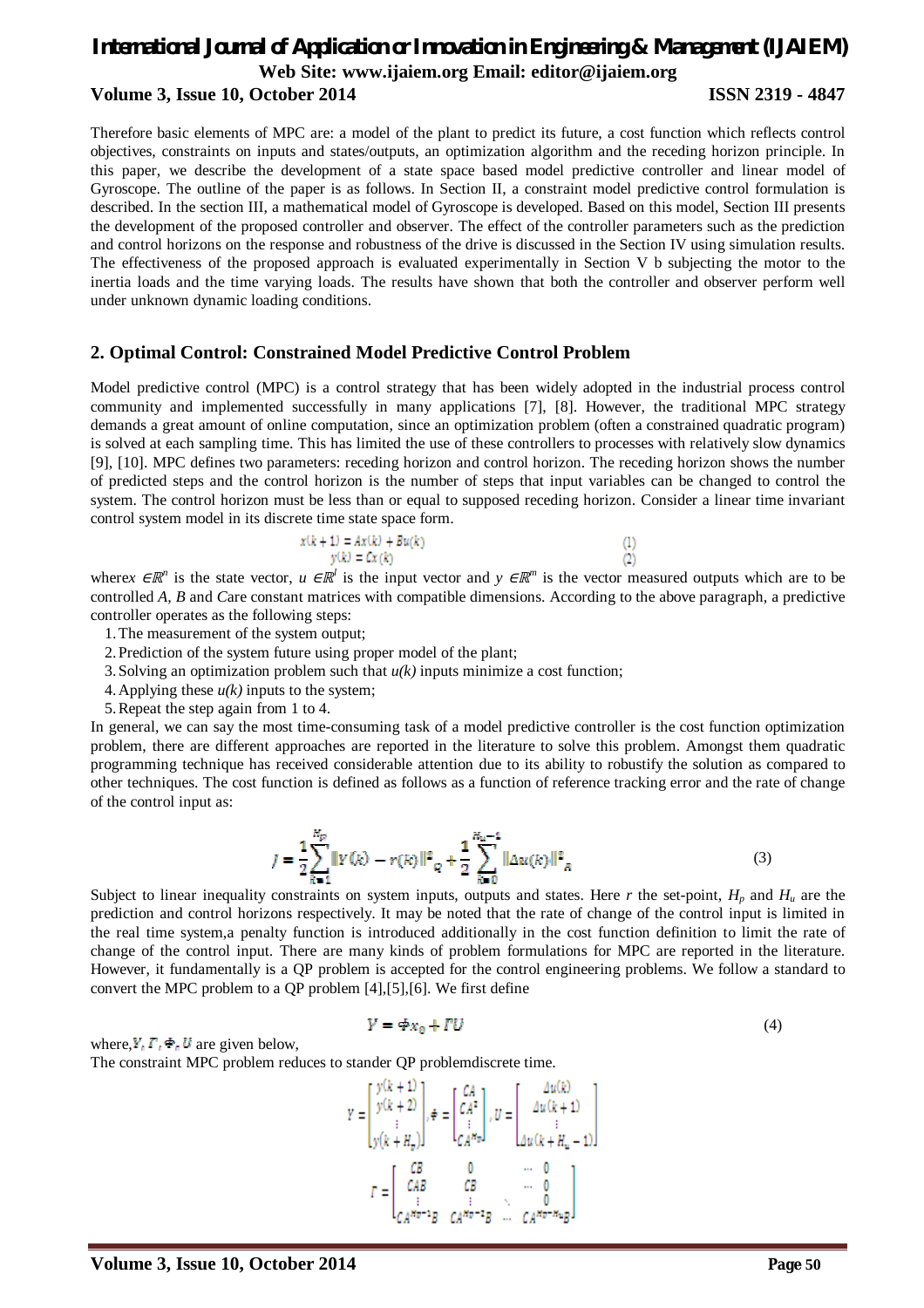**Volume 3, Issue 10, October 2014 ISSN 2319 - 4847**

$$
\mathbf{J} = \frac{1}{2} \mathbf{U}^{\mathrm{T}} \mathbf{H} \mathbf{U} + \mathbf{F}^{\mathrm{T}} \mathbf{U} \tag{5}
$$

Subject to

$$
u_{min} \le u(k) \le u_{max}
$$
  
\n
$$
\Delta u_{min} \le \Delta u(k) \le \Delta u_{max}
$$
  
\n
$$
y_{min} \le y(k) \le y_{max}
$$

In the above equation  $H = 2T^T \Gamma$  is an(  $H_y$ ) positive definite matrix, and  $F = 2T^T (\Phi x / k)$  is a  $H<sub>x</sub>$  vector.

#### **3. Mathematical Modeling of Gyroscope**

In this section mathematical modeling of Gyroscope is derived. The basic feedback control scheme for implementation of MPC is descried in Fig.2. The motion of the Gyroscope plant is described by [10], [11];

$$
J_y \ddot{\theta} + h \dot{\gamma} = M_y
$$
  
-h\theta + J\_z \ddot{\gamma} = 0 (7)

The open loop transfer function  $G(s)$  for the gyroscope derived by using (6) and (7). Laplace transforms of (6) and (6) is,

$$
J_y \theta s^2 + hys = M_y
$$
  
-h\theta s + J\_y \gamma s^2 = 0 (8)

Re-arranging (9) to solve for  $\theta$  we get:



**Fig. 2** Block diagram of feedback control system.

Substituting  $(10)$  into  $(8)$  and rearranging, open loop transfer function  $G(s)$  for the gyroscope plant is obtained as,  $\boldsymbol{h}$  $\varphi$  $(11)$ 

$$
\frac{M_y}{M_y} = \frac{1}{J_y J_z s^3 + h^2 s}
$$
  
State-space form of a control system is given by

$$
\begin{aligned}\nx &= Ax + bu \\
y &= Cx + Du\n\end{aligned}
$$
\n(12)

Using equation (6) and (7) and the state vector given below, obtain the complete state-space representation for the gyroscope plant.

$$
x = \begin{pmatrix} \theta \\ \gamma \\ \gamma \end{pmatrix} \tag{13}
$$

Re-arranging (6),

$$
\ddot{\theta} = \frac{-h}{J_y} \dot{\phi} + \frac{1}{J_y} M_y \tag{14}
$$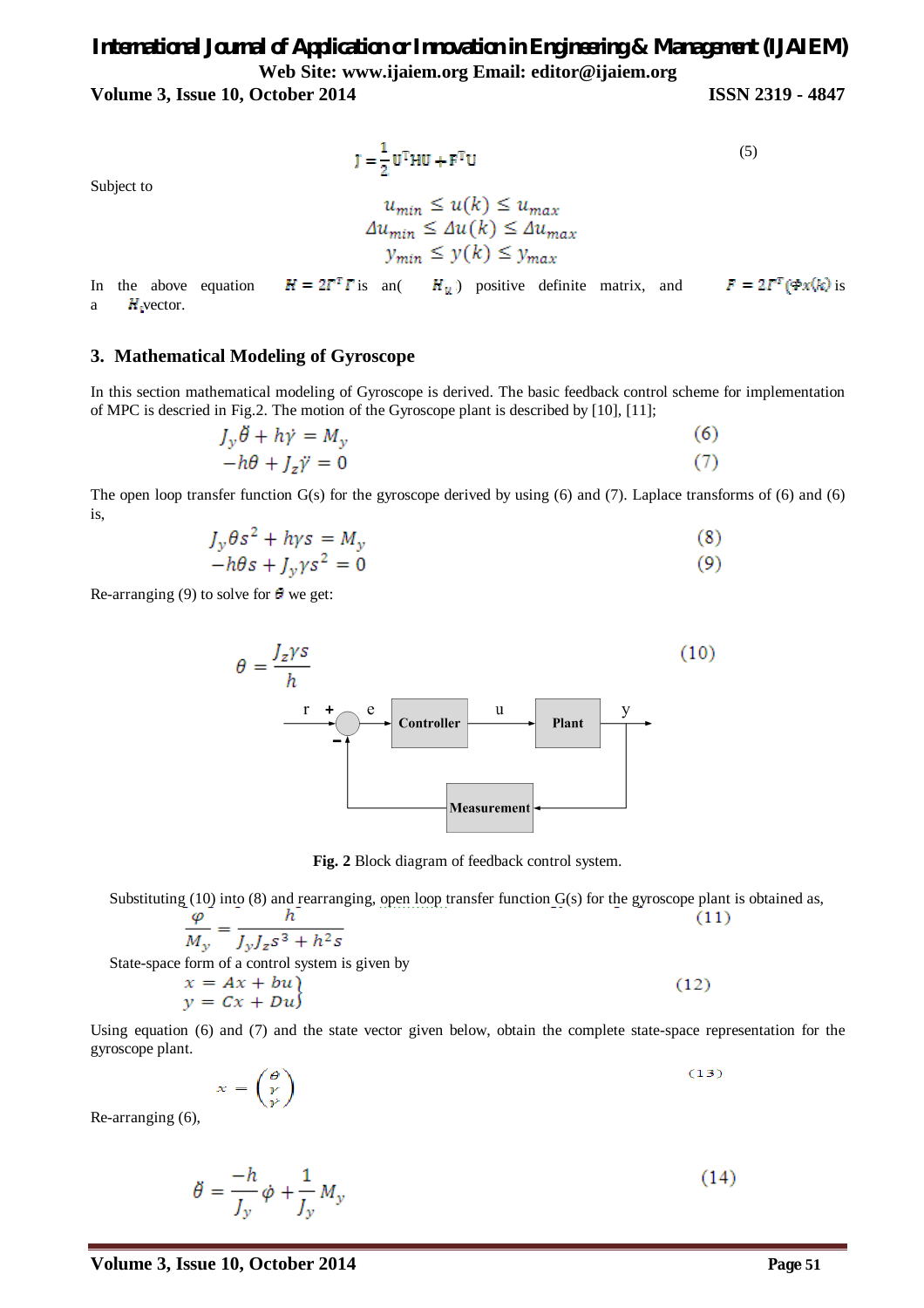# *International Journal of Application or Innovation in Engineering & Management (IJAIEM)* **Web Site: www.ijaiem.org Email: editor@ijaiem.org**

# **Volume 3, Issue 10, October 2014 ISSN 2319 - 4847**

Rearranging (7),

$$
\dot{\gamma} = \frac{h}{J_z} \theta \tag{15}
$$

Combining (13), (14) and (15),

$$
x = \begin{pmatrix} \theta \\ \gamma \\ \dot{\gamma} \end{pmatrix} = \begin{pmatrix} 0 & 0 & \frac{-h}{J_y} \\ 0 & 0 & 1 \\ \frac{h}{J_z} & 0 & 0 \end{pmatrix} \begin{pmatrix} \theta \\ \gamma \\ \dot{\gamma} \end{pmatrix} + \begin{pmatrix} \frac{1}{J_y} \\ 0 \\ 0 \end{pmatrix} M_y \tag{16}
$$

**Table 1:** Nomenclature of Gyroscope plant [13]

| <b>Parameter</b> | Unit       | <b>Numerical</b><br>Value |
|------------------|------------|---------------------------|
|                  | $Kg.m^2/s$ | 1.0891                    |
| Jv               | $Kg.m^2$   | 0.0026                    |
| Jz.              | $Kg.m^2$   | 0.0342                    |

The output of the gyroscope plant is the variable  $\gamma$ , the angle about the z-axis. Therefore the second equation given in (12) takes the following form,

$$
y = \gamma = \begin{bmatrix} 0 & 1 & 0 \end{bmatrix} \begin{pmatrix} \theta \\ \gamma \\ \dot{\gamma} \end{pmatrix}
$$
 (17)

Substituting the parameter valuesfrom Table 1, the state-space equation is represented as,

$$
A = \begin{pmatrix} 0 & 0 & -418.88 \\ 0 & 0 & 1 \\ 31.84 & 0 & 0 \end{pmatrix}
$$
 (18)

$$
B = \begin{pmatrix} 384.62 \\ 0 \\ 0 \end{pmatrix} \tag{19}
$$

For a calculation nominal plant parameter value is taken from Table 1.

### **4. Numerical simulations of the gyroscope with Model Predictive Controller**

In this section, the results of simulation of the SISO model of Gyroscope are presented and discussed.The model has the torque as its input, and the rotor position (rad) as output. The torque is limited to ±5 Nm. These are limits imposed by the equipment design and cannot be exceeded. A MPC controller was designed with a sampling interval of 1s,  $H_p= 10$ ,  $H<sub>u</sub> = 8$ . The following constraints,

# $|u| \le \pm 5, |y| \le 1.5$

were also included. This translates to a standard QP problem the MPC has to compute on-line at every sampling instant. The gyroscope model and predictive control was simulated using MATLAB*.*Figure3 shows the response of controlled output (rotor position) for set-point tracking.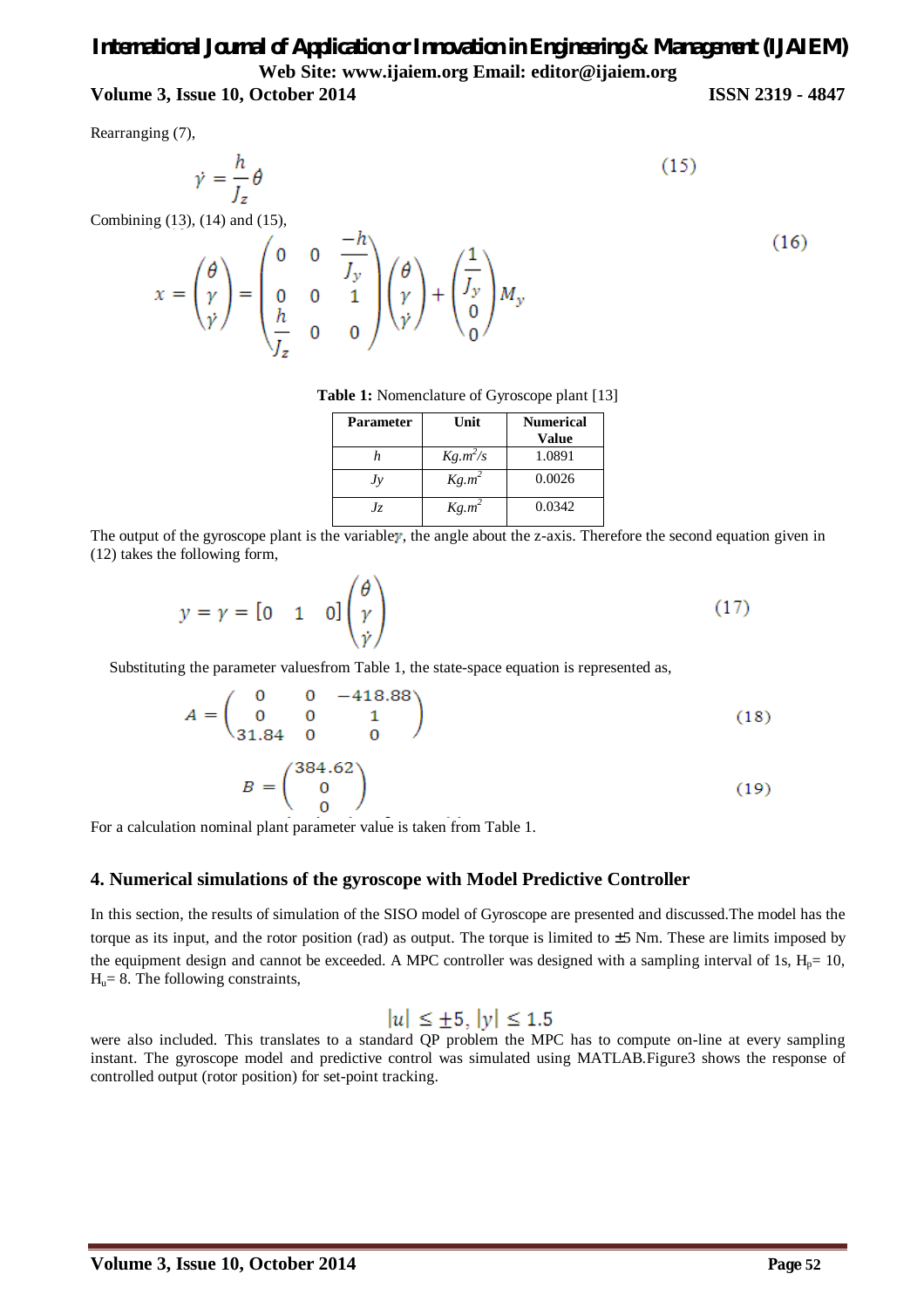# *International Journal of Application or Innovation in Engineering & Management (IJAIEM)* **Web Site: www.ijaiem.org Email: editor@ijaiem.org**

**Volume 3, Issue 10, October 2014 ISSN 2319 - 4847**





Figure4 shows the response of the control input (torque) during set-point tracking of the system.



Fig. 5, a disturbance was introduced at time (20-30) and (60-70)seconds, onthe controlled output (the rotor position).



**Fig. 5** Output plant response using MPC during disturbance.

Figure 6 shows the input response of input to applied disturbance. The figure showed that this implementation ofMPC is able to handle such disturbance.



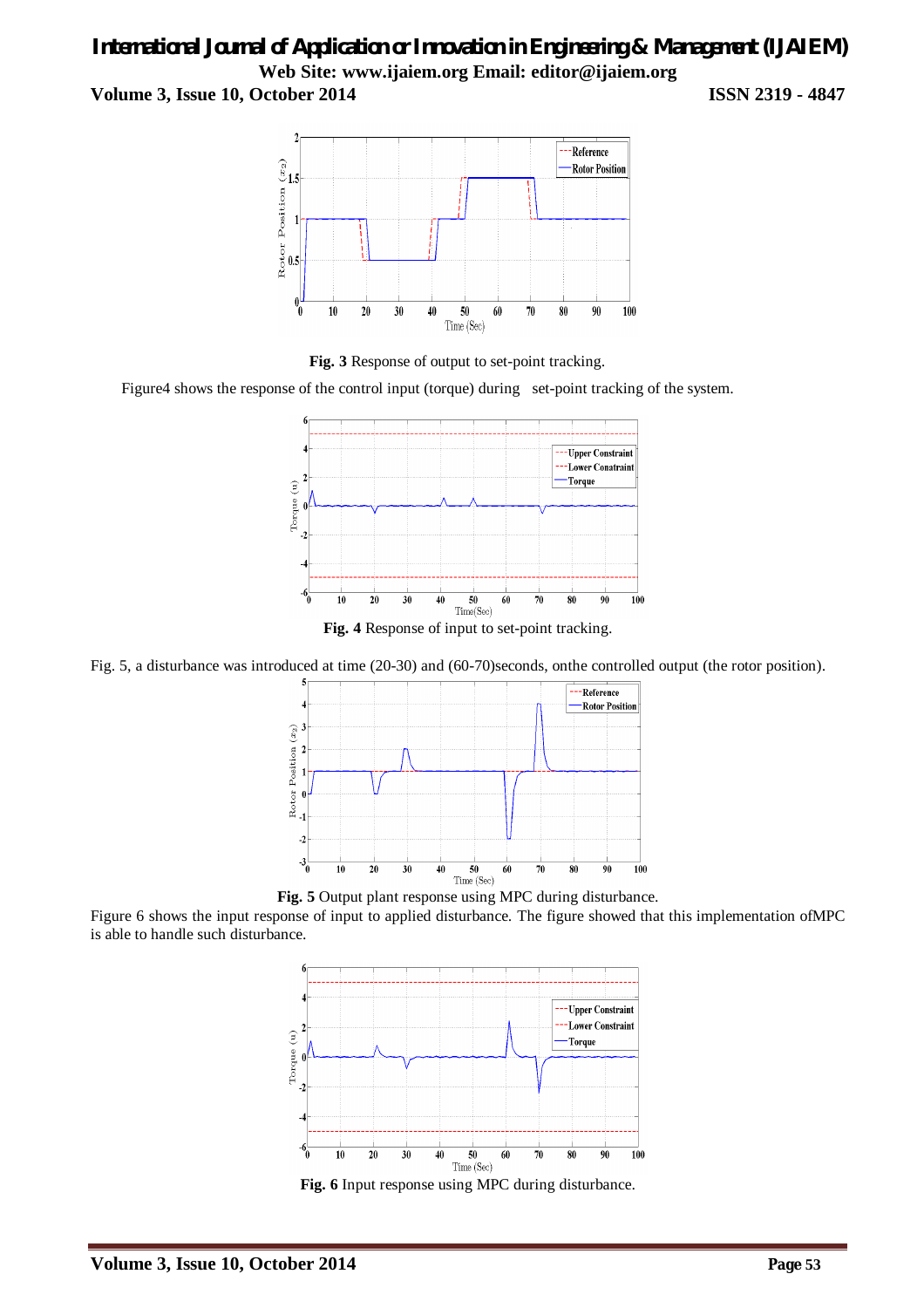Fig. 7 a Gaussian noisewas introduced in the output signal (rotor position).



**Fig. 7** Output response during noise.







From the figures it is clear that MPC can track set-point in noise. Next to see the effect of weight matrix on performance of controller, the value of *R* is taken as 0.0001 and *Q* is 0.0001. Figure 9 depicts the response of MPC and Fig.10 shows input response to new *Q* and *R*values.